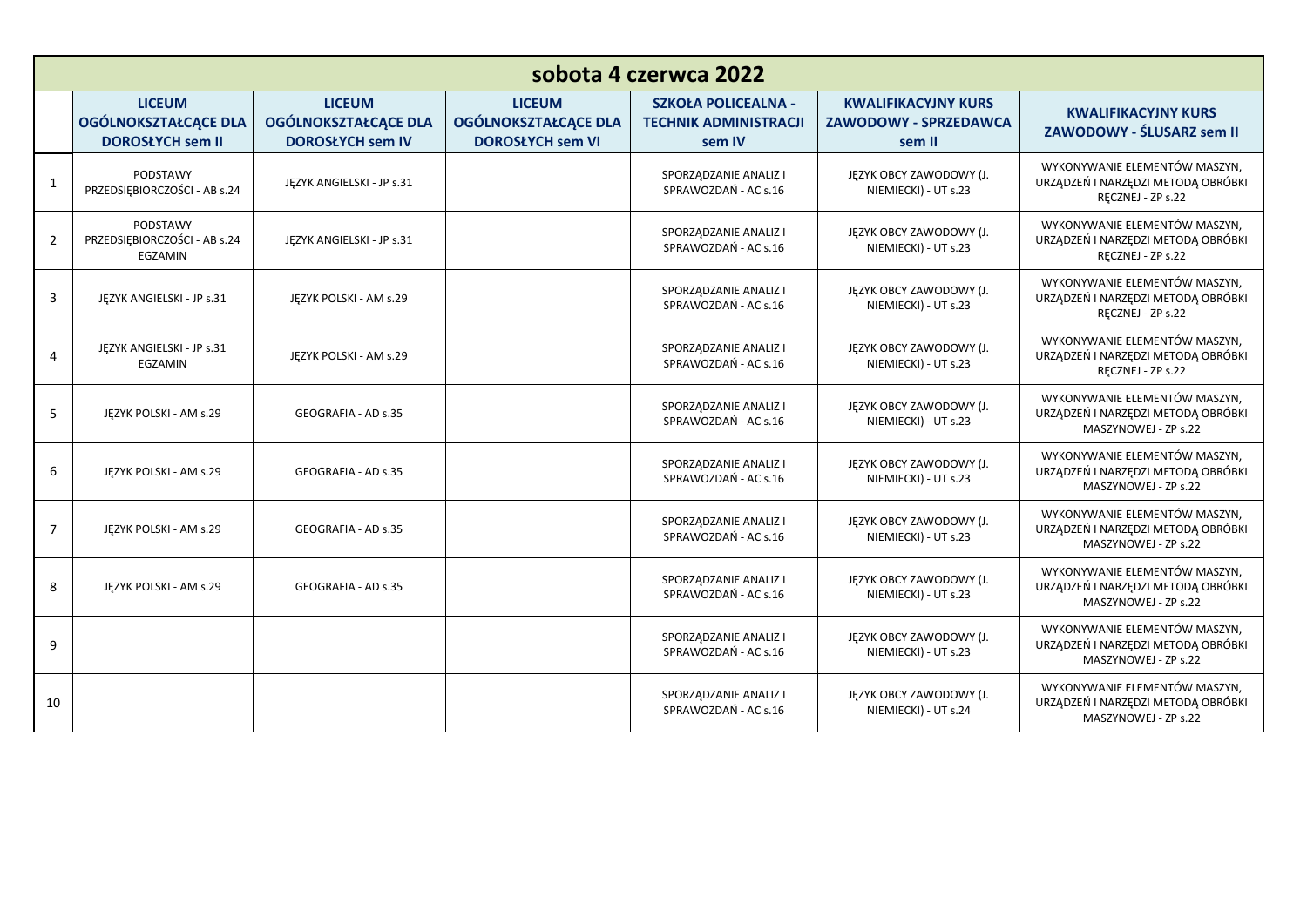| niedziela 5 czerwca 2022 |                                                                         |                                                                         |                                                                         |                                                                      |                                                                      |                                                                          |
|--------------------------|-------------------------------------------------------------------------|-------------------------------------------------------------------------|-------------------------------------------------------------------------|----------------------------------------------------------------------|----------------------------------------------------------------------|--------------------------------------------------------------------------|
|                          | <b>LICEUM</b><br><b>OGÓLNOKSZTAŁCĄCE DLA</b><br><b>DOROSŁYCH sem II</b> | <b>LICEUM</b><br><b>OGÓLNOKSZTAŁCĄCE DLA</b><br><b>DOROSŁYCH sem IV</b> | <b>LICEUM</b><br><b>OGÓLNOKSZTAŁCĄCE DLA</b><br><b>DOROSŁYCH sem VI</b> | <b>SZKOŁA POLICEALNA -</b><br><b>TECHNIK ADMINISTRACJI</b><br>sem IV | <b>KWALIFIKACYJNY KURS</b><br><b>ZAWODOWY - SPRZEDAWCA</b><br>sem II | <b>KWALIFIKACYJNY KURS</b><br>ZAWODOWY - ŚLUSARZ sem II                  |
| $\mathbf{1}$             | JĘZYK POLSKI - AM s.29                                                  |                                                                         |                                                                         | SPORZĄDZANIE ANALIZ I<br>SPRAWOZDAŃ - AC s.16                        | ORGANIZOWANIE SPRZEDAŻY - DS<br>s.46                                 | NAPRAWA I KONSERWACJA ELEMENTÓW<br>MASZYN, URZĄDZEŃ I NARZĘDZI - WR s.22 |
| $\overline{2}$           | JĘZYK POLSKI - AM s.29                                                  | HISTORIA - WC s.26                                                      |                                                                         | SPORZĄDZANIE ANALIZ I<br>SPRAWOZDAŃ - AC s.16                        | ORGANIZOWANIE SPRZEDAŻY - DS<br>s.46                                 | NAPRAWA I KONSERWACJA ELEMENTÓW<br>MASZYN, URZĄDZEŃ I NARZĘDZI - WR s.22 |
| 3                        | JĘZYK POLSKI - AM s.29                                                  | HISTORIA - WC s.26                                                      |                                                                         | SPORZĄDZANIE ANALIZ I<br>SPRAWOZDAŃ - AC s.16                        | ORGANIZOWANIE SPRZEDAŻY - DS<br>s.46                                 | NAPRAWA I KONSERWACJA ELEMENTÓW<br>MASZYN, URZĄDZEŃ I NARZĘDZI - WR s.22 |
| 4                        | JEZYK POLSKI - AM s.29 EGZAMIN                                          | HISTORIA - WC s.26 EGZAMIN                                              |                                                                         | SPORZĄDZANIE ANALIZ I<br>SPRAWOZDAŃ - AC s.16                        | ORGANIZOWANIE SPRZEDAŻY - DS<br>s.46                                 | NAPRAWA I KONSERWACJA ELEMENTÓW<br>MASZYN, URZĄDZEŃ I NARZĘDZI - WR s.22 |
| 5                        | BIOLOGIA - BK s.35                                                      | JĘZYK POLSKI - AM s.29                                                  |                                                                         | SPORZĄDZANIE ANALIZ I<br>SPRAWOZDAŃ - AC s.16                        | ORGANIZOWANIE SPRZEDAŻY - DS<br>s.46                                 | NAPRAWA I KONSERWACJA ELEMENTÓW<br>MASZYN, URZĄDZEŃ I NARZĘDZI - WR s.22 |
| 6                        | BIOLOGIA - BK s.35 EGZAMIN                                              | JĘZYK POLSKI - AM s.29                                                  |                                                                         | SPORZĄDZANIE ANALIZ I<br>SPRAWOZDAŃ - AC s.16                        | SPRZEDAŻ TOWARÓW - DS s.46                                           | NAPRAWA I KONSERWACJA ELEMENTÓW<br>MASZYN, URZĄDZEŃ I NARZĘDZI - WR s.22 |
| $\overline{7}$           |                                                                         | JĘZYK POLSKI - AM s.29                                                  |                                                                         | SPORZĄDZANIE ANALIZ I<br>SPRAWOZDAŃ - AC s.16                        | SPRZEDAŻ TOWARÓW - DS s.46                                           | NAPRAWA I KONSERWACJA ELEMENTÓW<br>MASZYN, URZĄDZEŃ I NARZĘDZI - WR s.22 |
| 8                        |                                                                         | JĘZYK POLSKI - AM s.29                                                  |                                                                         | SPORZĄDZANIE ANALIZ I<br>SPRAWOZDAŃ - AC s.16                        | SPRZEDAŻ TOWARÓW - DS s.46                                           | NAPRAWA I KONSERWACJA ELEMENTÓW<br>MASZYN, URZĄDZEŃ I NARZĘDZI - WR s.22 |
| 9                        |                                                                         | JĘZYK POLSKI - AM s.29 EGZAMIN                                          |                                                                         | SPORZĄDZANIE ANALIZ I<br>SPRAWOZDAŃ - AC s.16 EGZAMIN                | SPRZEDAŻ TOWARÓW - DS s.46                                           | NAPRAWA I KONSERWACJA ELEMENTÓW<br>MASZYN, URZĄDZEŃ I NARZĘDZI - WR s.22 |
| 10                       |                                                                         |                                                                         |                                                                         |                                                                      |                                                                      | NAPRAWA I KONSERWACJA ELEMENTÓW<br>MASZYN, URZĄDZEŃ I NARZĘDZI - WR s.22 |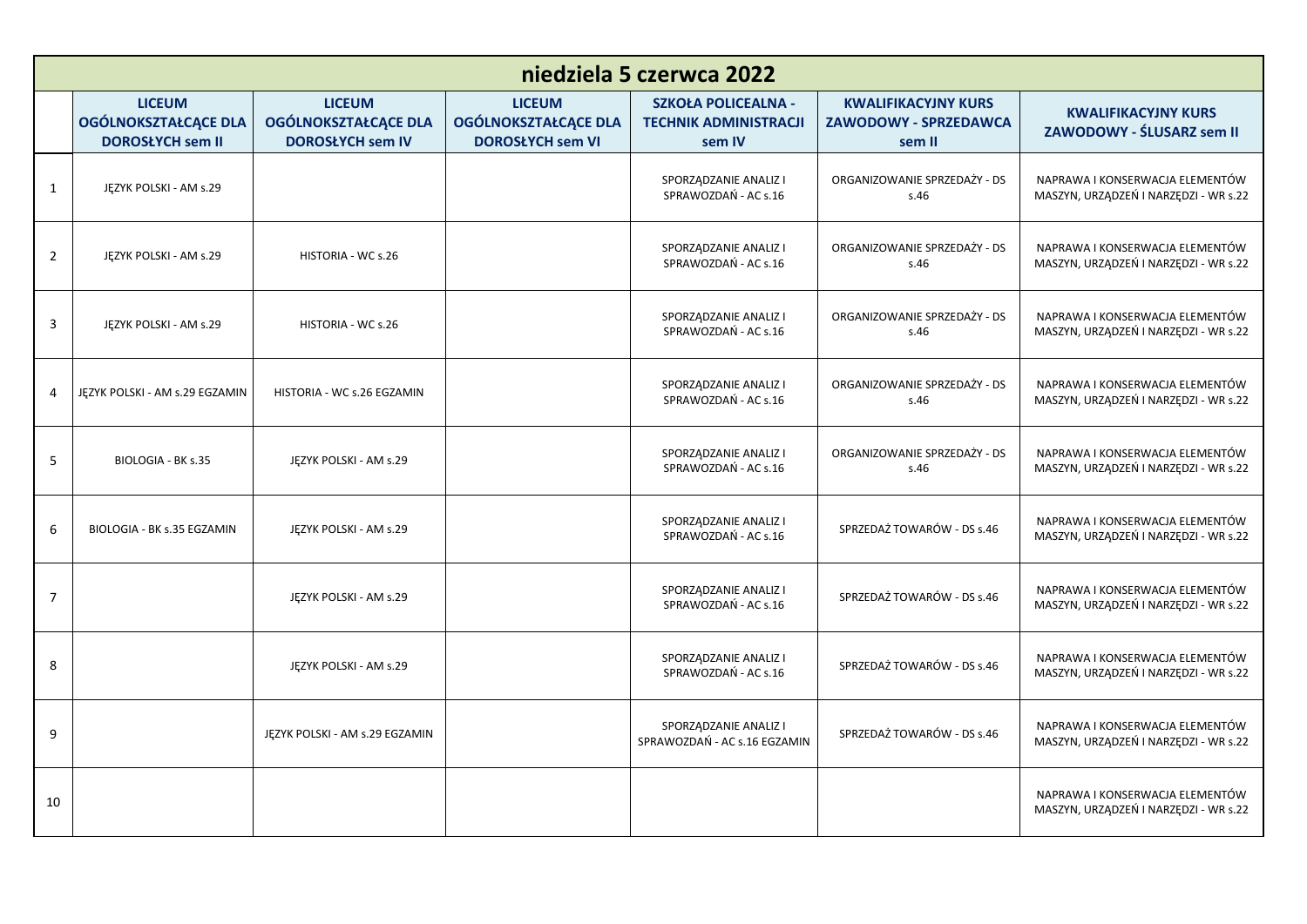| sobota 11 czerwca 2022 |                                                                         |                                                                         |                                                                         |                                                                                   |                                                                      |                                                                                          |
|------------------------|-------------------------------------------------------------------------|-------------------------------------------------------------------------|-------------------------------------------------------------------------|-----------------------------------------------------------------------------------|----------------------------------------------------------------------|------------------------------------------------------------------------------------------|
|                        | <b>LICEUM</b><br><b>OGÓLNOKSZTAŁCĄCE DLA</b><br><b>DOROSŁYCH sem II</b> | <b>LICEUM</b><br><b>OGÓLNOKSZTAŁCĄCE DLA</b><br><b>DOROSŁYCH sem IV</b> | <b>LICEUM</b><br><b>OGÓLNOKSZTAŁCĄCE DLA</b><br><b>DOROSŁYCH sem VI</b> | <b>SZKOŁA POLICEALNA -</b><br><b>TECHNIK ADMINISTRACJI</b><br>sem IV              | <b>KWALIFIKACYJNY KURS</b><br><b>ZAWODOWY - SPRZEDAWCA</b><br>sem II | <b>KWALIFIKACYJNY KURS</b><br>ZAWODOWY - ŚLUSARZ sem II                                  |
| 1                      | MATEMATYKA - TZ s.15                                                    | CHEMIA - AC s.16                                                        |                                                                         | SPORZĄDZANIE DOKUMENTÓW<br>DOTYCZĄCYCH SPRAW<br>ADMINISTRACYJNYCH - ID s.36       | ORGANIZOWANIE SPRZEDAŻY - DS<br>s.46                                 | WYKONYWANIE ELEMENTÓW MASZYN,<br>URZĄDZEŃ I NARZĘDZI METODĄ OBRÓBKI<br>RECZNEJ - ZP s.22 |
| $\overline{2}$         | MATEMATYKA - TZ s.15                                                    | CHEMIA - AC s.16                                                        |                                                                         | SPORZĄDZANIE DOKUMENTÓW<br>DOTYCZĄCYCH SPRAW<br>ADMINISTRACYJNYCH - ID s.36       | ORGANIZOWANIE SPRZEDAŻY - DS<br>s.46                                 | WYKONYWANIE ELEMENTÓW MASZYN,<br>URZĄDZEŃ I NARZĘDZI METODĄ OBRÓBKI<br>RECZNEJ - ZP s.22 |
| 3                      | MATEMATYKA - TZ s.15                                                    | CHEMIA - AC s.16                                                        |                                                                         | SPORZĄDZANIE DOKUMENTÓW<br>DOTYCZĄCYCH SPRAW<br>ADMINISTRACYJNYCH - ID s.36       | ORGANIZOWANIE SPRZEDAŻY - DS<br>s.46                                 | WYKONYWANIE ELEMENTÓW MASZYN,<br>URZĄDZEŃ I NARZĘDZI METODĄ OBRÓBKI<br>RECZNEJ - ZP s.22 |
| 4                      | MATEMATYKA - TZ s.15<br>EGZAMIN                                         | CHEMIA - AC s.16 EGZAMIN                                                |                                                                         | SPORZĄDZANIE DOKUMENTÓW<br>DOTYCZĄCYCH SPRAW<br>ADMINISTRACYJNYCH - ID s.36       | ORGANIZOWANIE SPRZEDAŻY - DS<br>s.46                                 | WYKONYWANIE ELEMENTÓW MASZYN,<br>URZĄDZEŃ I NARZĘDZI METODĄ OBRÓBKI<br>RECZNEJ - ZP s.22 |
| 5                      |                                                                         | MATEMATYKA - TZ s.15                                                    |                                                                         | SPORZĄDZANIE DOKUMENTÓW<br>DOTYCZĄCYCH SPRAW<br>ADMINISTRACYJNYCH - ID s.36       | PODSTAWY HANDLU - AC s.16                                            | WYKONYWANIE ELEMENTÓW MASZYN,<br>URZĄDZEŃ I NARZĘDZI METODĄ OBRÓBKI<br>RECZNEJ - ZP s.22 |
| 6                      |                                                                         | MATEMATYKA - TZ s.15                                                    |                                                                         | SPORZĄDZANIE DOKUMENTÓW<br>DOTYCZĄCYCH SPRAW<br>ADMINISTRACYJNYCH - ID<br>EGZAMIN | PODSTAWY HANDLU - AC s.16                                            | WYKONYWANIE ELEMENTÓW MASZYN,<br>URZĄDZEŃ I NARZĘDZI METODĄ OBRÓBKI<br>RECZNEJ - ZP s.22 |
| $\overline{7}$         |                                                                         | MATEMATYKA - TZ s.15 EGZAMIN                                            |                                                                         | PRZYGOTOWANIE I PROWADZENIE<br>POSTEPOWANIA<br>ADMINISTRACYJNEGO - ID s.36        | PODSTAWY HANDLU - AC s.16                                            | WYKONYWANIE ELEMENTÓW MASZYN.<br>URZĄDZEŃ I NARZĘDZI METODĄ OBRÓBKI<br>RĘCZNEJ - ZP s.22 |
| 8                      |                                                                         |                                                                         |                                                                         | PRZYGOTOWANIE I PROWADZENIE<br>POSTEPOWANIA<br>ADMINISTRACYJNEGO - ID s.36        | PODSTAWY HANDLU - AC s.16                                            | WYKONYWANIE ELEMENTÓW MASZYN,<br>URZĄDZEŃ I NARZĘDZI METODĄ OBRÓBKI<br>RECZNEJ - ZP s.22 |
| 9                      |                                                                         |                                                                         |                                                                         | PRZYGOTOWANIE I PROWADZENIE<br>POSTEPOWANIA<br>ADMINISTRACYJNEGO - ID s.36        | PODSTAWY HANDLU - AC s.16                                            | WYKONYWANIE ELEMENTÓW MASZYN,<br>URZĄDZEŃ I NARZĘDZI METODĄ OBRÓBKI<br>RECZNEJ - ZP s.22 |
| 10                     |                                                                         |                                                                         |                                                                         |                                                                                   | PODSTAWY HANDLU - AC s.16                                            | WYKONYWANIE ELEMENTÓW MASZYN.<br>URZĄDZEŃ I NARZĘDZI METODĄ OBRÓBKI<br>RECZNEJ - ZP s.22 |